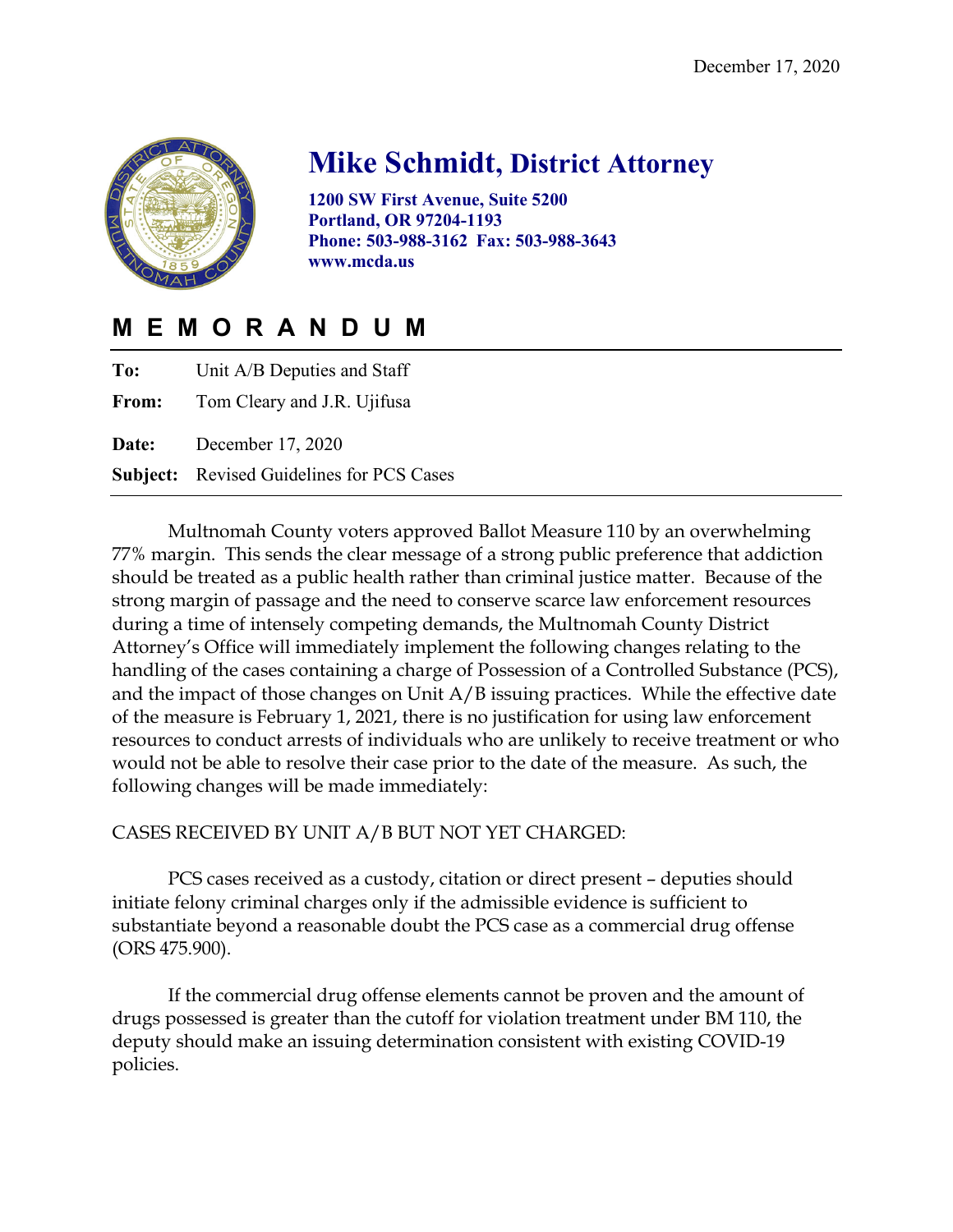In the event that the elements for a commercial drug offense cannot be proven and the amount of drugs is below the threshold amount for issuing as a misdemeanor the deputy should issue a no complaint citing "interest of justice" as the reason. The no complaint memo should explain the reasons for the deputy's decision to include that our office is proactively implementing the provisions of the recently approved ballot measure. After the effective date of the ballot measure, the no complaint should instruct the police officer who submitted the case to re-contact the subject and issue a citation for a Class E violation and to provide the subject with the referral to a treatment assessment as contemplated by the measure.

#### CASES CURRENTLY INDICTED AND PENDING RESOLUTION:

Single count felony PCS cases that meet the measure's threshold amount criteria for a misdemeanor, and are not a commercial drug offense, should receive a pretrial offer as a misdemeanor. Strong consideration should be given to recommending a period of probation with a condition of substance abuse disorder evaluation and treatment if indicated. Straight time offers should only be considered if for some articulable reason treatment is not an option. Deputies should immediately review their case load and make pre-trial offers consistent with this policy. If a felony pre-trial offer of resolution has been issued that offer should be revoked, and a new offer consistent with this policy should be issued.

In cases that have multiple counts including a PCS count that meets the threshold amount criteria for a misdemeanor, and is not a commercial drug offense the PCS count should be treated as a misdemeanor in all respects when formulating an appropriate pre-trial offer of resolution on the case.

## CASES INDICTED AND SET FOR TRIAL

In the event that a case is set for trial and the indictment charges a felony PCS that under the measure is a misdemeanor and not a commercial drug offense, that charge should be reduced to a misdemeanor regardless of whether the felony PCS is a single count or part of a multicount indictment.

#### CASES THAT HAVE BEEN ADJUDICATED AND SENTENCED

A motion to reduce a Class C felony to a Class A misdemeanor pursuant to ORS 161.705 will be considered on a case by case basis. In contemplation of a response to such a motion consideration should be given, but not limited to, the facts of the underlying case, the defendant's criminal activity since being convicted if any and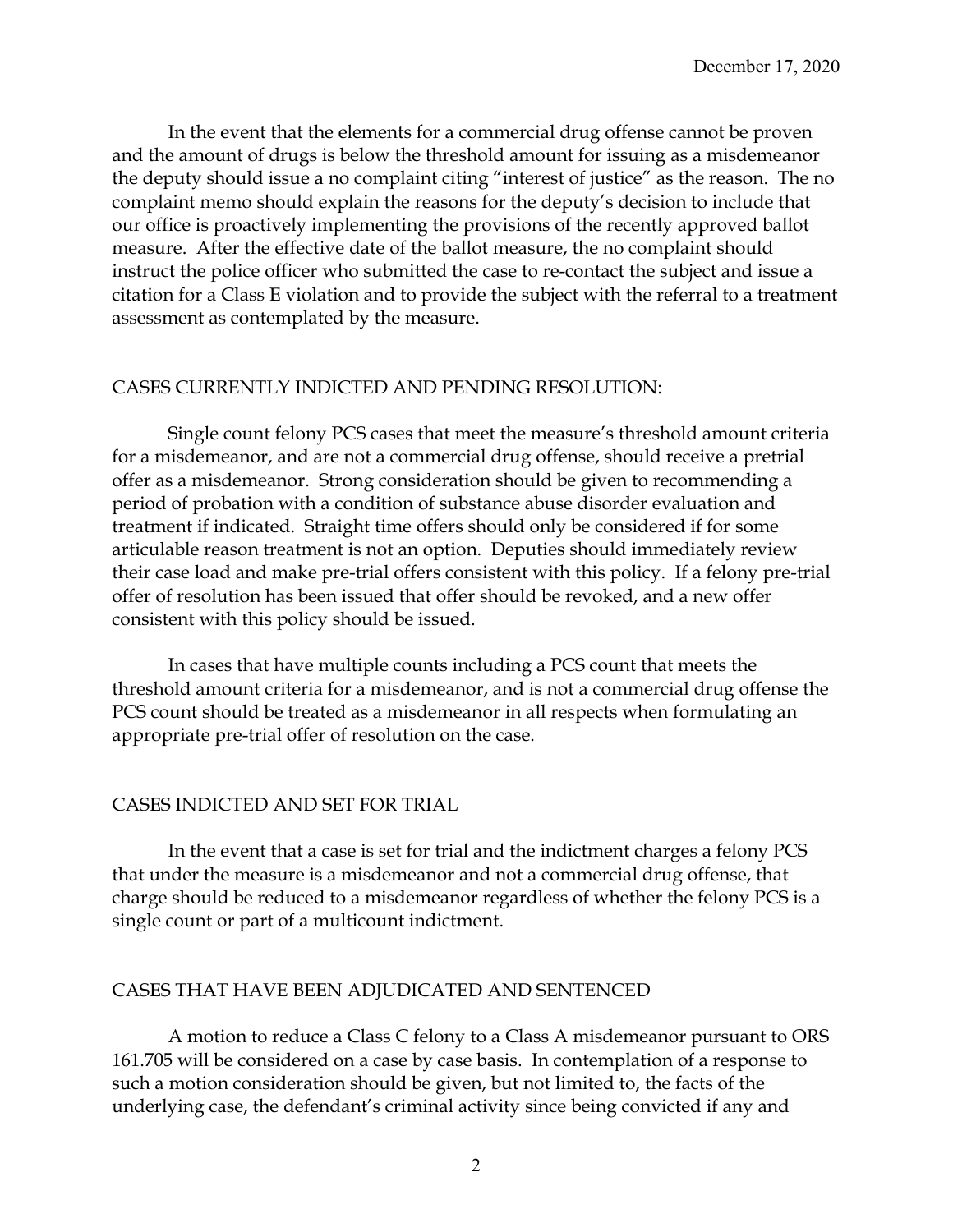remedial or restorative treatment engaged in by the defendant since being convicted and the extent to which access to ongoing treatment services could be impacted.

#### TREATMENT FIRST

Because of the significant resource reductions surrounding this program, and because participants have already conducted a risk evaluation bearing some similarity to the requirements of BM 110, the Treatment First population is eligible for dismissal. STOP participants are detailed in the next section.

#### STOP COURT

STOP court will continue as long as there is a sufficient population of referable cases to sustain the docket. We will work collaboratively with systems partners to explore whether referral criterion can be modified to sustain the program. Existing STOP participants are expected to complete the obligations they assumed when they entered the program.

#### LEAD

The LEAD program will continue as much as possible consistent with BM 110 and the parameters outlined above. MCDA will not accept new arrest referrals into the program.